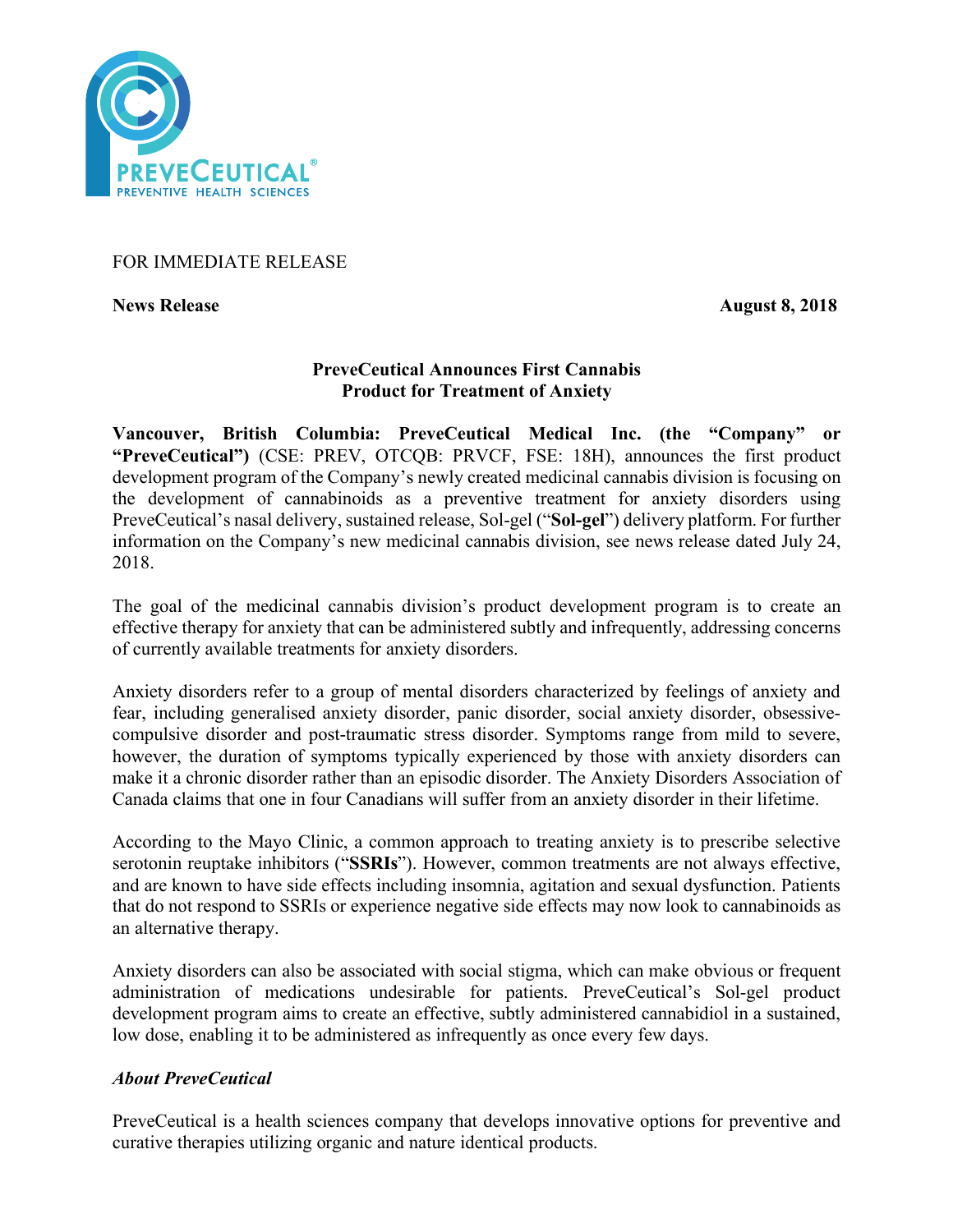PreveCeutical aims to be a leader in preventive health sciences and currently has five research and development programs, including: dual gene therapy for curative and prevention therapies for type 2 diabetes and obesity; a Sol-gel drug delivery program; Nature Identical™ peptides for treatment of various ailments; non-addictive analgesic peptides as a replacement to the highly addictive analgesics such as morphine, fentanyl and oxycodone; and a therapeutic product for treating athletes who suffer from concussions (mild traumatic brain injury).

PreveCeutical sells CELLB9®, an Immune System Booster. CELLB9® is an oral solution containing polarized and potentiated essential minerals extracted from a novel peptide obtained from Caribbean Blue Scorpion venom. This product is available on the Company's website.

For more information about PreveCeutical, please visit www.PreveCeutical.com, follow us on Twitter: http://twitter.com/PreveCeuticals and Facebook: www.facebook.com/PreveCeutical.

### *On Behalf of the Board of Directors*

*"Stephen Van Deventer"* Chairman, CEO and President

### *For further information, please contact:*

Deanna Kress Director of Corporate Communications & Investor Relations +1-778-999-6063 deanna@PreveCeutical.com

#### *Forward-Looking Statements:*

This news release contains forward-looking statements and forward-looking information (collectively, "forwardlooking statements") within the meaning of applicable Canadian and U.S. securities legislation, including the United States *Private Securities Litigation Reform Act of 1995*. All statements in this news release that are not purely historical are forward-looking statements and include statements regarding beliefs, plans, expectations and orientations regarding the future including, without limitation, the ability of the Company to develop and bring its cannabis-based products to market, the efficacy of the Company's products, matters related to the Company's current and planned research and development programs, including the use of the Sol-gel program for treatment of anxiety disorders using cannabinoids, the Company's anticipated business plans and its prospect of success in executing its proposed plans. Often, but not always, forward-looking statements can be identified by words such as "plans", "expects", "may", "intends", "anticipates", "believes", "proposes" or variations of such words including negative variations thereof and phrases that refer to certain actions, events or results that may, could, would, might or will occur or be taken or achieved. Forward looking statements are based on certain assumptions regarding the Company, including expected growth, results of operations, performance, industry trends and growth opportunities. Actual results could also differ from those projected in any forward-looking statements due to numerous factors including, risks and uncertainties relating to the inability of the Company, to, among other things, obtain any required governmental, regulatory or stock exchange approvals, permits, consents or authorizations required, including Canadian Securities Exchange acceptance of any planned future activities, commercialise therapeutic and diagnostic technologies, execute its proposed business plans, pursue business partnerships, complete its research and product development programs as planned and obtain the financing required to carry out its planned future activities. Other factors such as general economic, market or business conditions or changes in laws, regulations and policies affecting the healthcare and cannabis industries in Canada may also adversely affect the future results or performance of the Company. These forward-looking statements are made as of the date of this news release and, unless required by applicable law, the Company assumes no obligation to update the forward-looking statements or to update the reasons why actual results could differ from those projected in these forward-looking statements. Although the Company believes that the statements, beliefs, plans, expectations,